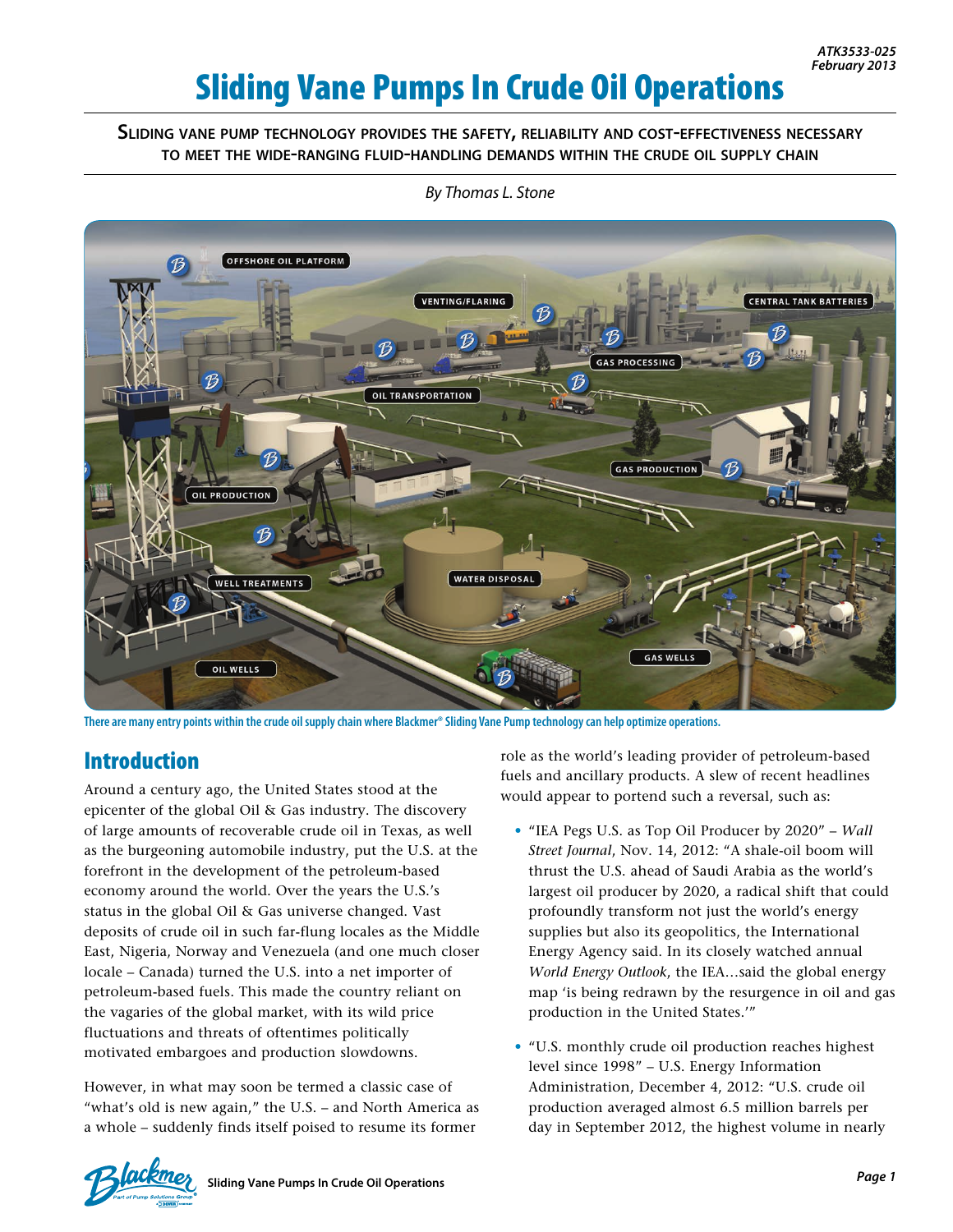15 years. The last time the United States produced 6.5 million barrels per day or more of crude oil was in January 1998. Since September 2011, U.S. production has increased by more than 900,000 barrels per day. Most of that increase is due to production…through the use of horizontal drilling combined with hydraulic fracturing. The states with the largest increases (in production) are Texas and North Dakota."

• "Canada oil sands output seen beating projections" – Reuters, May 17, 2012: "Production in the Canadian oil sands is likely to increase at a much faster clip than the industry currently projects, an analyst said…. Andrew Potter, analyst at CIBC World Markets, said he expects production from the oil sands of northern Alberta, the world's third biggest crude resource, to jump to 2 million to 2.5 million barrels a day by 2020 from 2011's output of 1.6 million b/d."

This stunning turnaround is being driven by advanced technologies, such as Enhanced Oil Recovery (EOR) for traditional oil deposits, and newly discovered sources of "unconventional" oil and gas, i.e. the shale plays and oil sands, that point to the eventual recovery of billions of barrels of oil and trillions of cubic feet of natural gas. So, while the race to discover and develop forms of alternative energy continues apace, it appears that oil and gas will remain the go-to energy commodities around the globe for



to pharmaceuticals. **Enhanced Oil Recovery (EOR) techniques are combining with the traditional oil derrick in driving a revived United States Oil & Gas industry that some predict will be the world's top producer by 2020.**

decades to come, with the latest research and actual in-the-field activity pointing to an ever-expanding level of importance for the industry in North America.

Within crude oil exploration, recovery and production of refined fuels and other end-products there is the need for safe, reliable, efficient and cost-effective pumping systems. This white paper will illustrate how one type of pump technology – specifically the positive displacement sliding vane pump style – can help optimize fluidtransfer operations along the oil and gas production and supply chain.

# The Challenge

The oil and gas production and supply process is a complicated one with many entry points, all of which can benefit from the incorporation of the proper pumping technology. Generally, the supply chain can be broken down into three distinct sectors:

- **Upstream** The upstream sector refers to the search for, followed by the recovery and production of, crude oil and natural gas. This sector is also widely known as the exploration and production (E&P) sector. Stages within the upstream petroleum-product industry include the search for underground or underwater oil and gas fields, the drilling of exploratory wells and, if the wells are deemed economically viable and recoverable, the operation of wells that bring crude oil and raw natural gas to the well's surface.
- **Midstream**  The midstream sector can include some elements of both the upstream and downstream sectors. However, one main component of midstream is the gathering system. Gathering systems are oil and gas storage areas where raw produced products are held until they can be transported, via pipeline, railcar or tanker truck, to the refinery, where they are turned into marketable petroleum products.
- **Downstream**  The downstream sector refers to the refining of crude oil, and the selling and distribution of all of the products that are derived from crude oil. Such products can include LPG, gasoline, jet fuel, diesel fuel, fuel oils, asphalt/bitumen and petroleum coke. The downstream segment includes oil refineries, petrochemical plants, petroleum distribution outlets, retail outlets and natural gas distribution companies. The downstream sector is the entry point for the consumer into the process, through the availability and purchase of thousands of different products, from motor fuels to lubricants and fertilizers

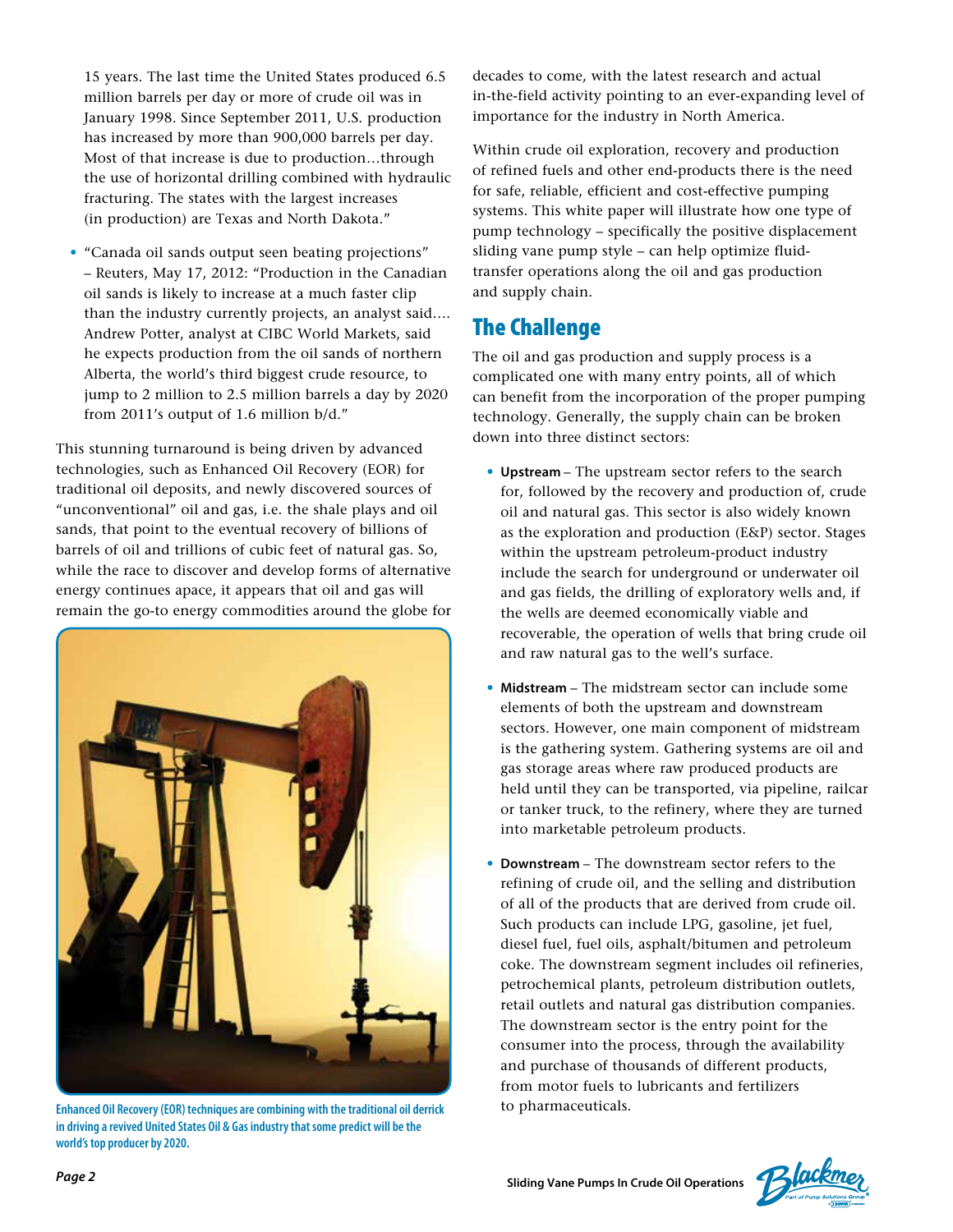

**As the Oil & Gas industry continues to expand in the United States, operators need to identify and deploy pumps that meet a wide variety of operational needs. The ingenious design of Blackmer® Sliding Vane Pumps give them the operational characteristics necessary for effective fluid transfer within oil and refined-fuel production and supply applications.**

The challenge, then, for the producers, handlers and suppliers along the supply chain – from crude oil extraction to the delivery of gasoline to a retail-fueling site – is to keep the flow of any raw or refined liquids, whether corrosive or non-corrosive, moving smoothly. This requires a versatile pumping technology since the pumps may be tasked to handle highly viscous crude oil at the recovery end of the process, as well as thin, shear-sensitive liquids during the manufacture and transfer of a wide array of refined fuels and petrochemicals.

## The Solution

For more than 100 years, sliding vane pump technology has proven to be a standard-setter in reliable performance in a myriad of oil and refined-fuels transfer operations. The secret to the sliding vane pump's repeated success is found in its unique design and method of operation.

Sliding vane pumps have a number of vanes that are free to slide into or out of slots in the pump rotor. When the pump driver turns the rotor, a combination of forces (centrifugal, mechanical push rods and liquid), causes the vanes to move outward in their slots and around the inner bore of the pump casing. This forms internal pumping chambers and, as the rotor revolves, the fluid flows through the suction port and into the pumping chambers that are created by the vanes. The fluid is then transported around the pump casing until the discharge port is reached, at which point the fluid is moved into the discharge piping.

This simple, yet ingenious, design enables the sliding vane pump to deliver the operational characteristics that are necessary for effective fluid transfer within oil and refined-fuel production and supply. Specifically, those characteristics are:

- High suction capability
- Line stripping
- Dry-run capability
- Self-priming
- Volumetric consistency
- Non-slip operation
- Non-galling
- Handling shear-sensitive materials
- Superior product sealing
- High-temperature compatible
- High or low flow rates
- Easy maintenance
- Reduced energy consumption
- Stationary, skid or truck mounting
- Stainless-steel, ductile-iron or cast-iron construction

All of these characteristics help make sliding vane pumps the technology of choice in critical oil and refined-fuel applications, from the wellhead where the oil and gas exit the ground to the transport truck that makes a retail-fuel delivery.



**Blackmer® Sliding Vane Pumps stand ready to meet the needs of the rapidly growing Oil & Gas industry in the United States.**